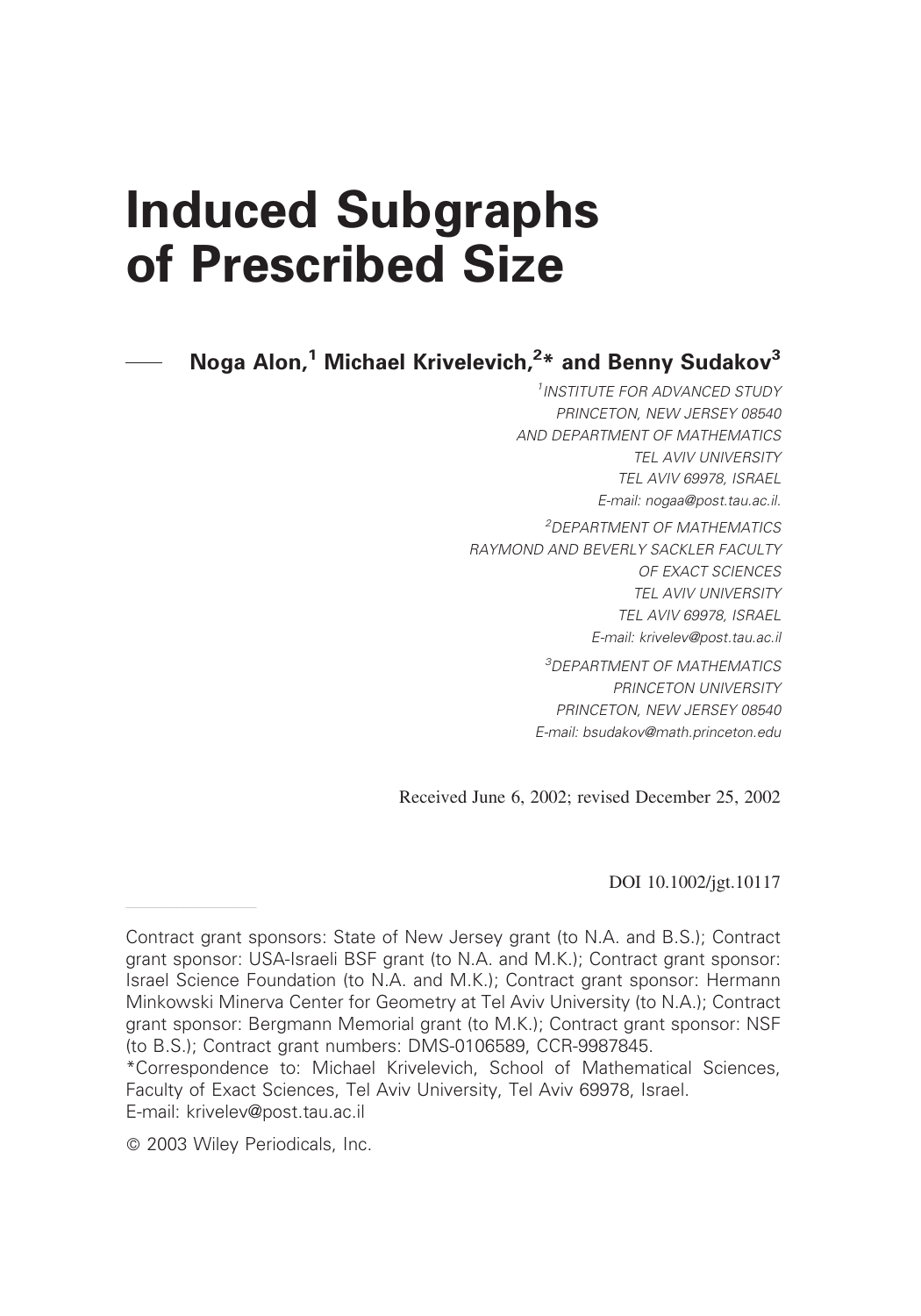Abstract: A subgraph of a graph G is called *trivial* if it is either a clique or an independent set. Let  $q(G)$  denote the maximum number of vertices in a trivial subgraph of G. Motivated by an open problem of Erdős and McKay we show that every graph G on n vertices for which  $q(G) < C \log n$ contains an induced subgraph with exactly y edges, for every y between 0 and  $n^{\delta(C)}$ . Our methods enable us also to show that under much weaker assumption, i.e.,  $q(G) \leq n/14$ , G still must contain an induced subgraph assumption, i.e.,  $q(G) \le n/14$ ,  $G$  still must contain an ind<br>with exactly y edges, for every y between 0 and  $e^{\Omega(\sqrt{\log n})}.$ 

2003 Wiley Periodicals, Inc. J Graph Theory 43: 239–251, 2003

Keywords: Ramsey graphs; cliques and independent sets; induced subgraphs

# 1. INTRODUCTION

All graphs considered here are finite, undirected and simple. For a graph  $G = (V, E)$ , let  $\alpha(G)$  denote the independence number of G and let  $w(G)$  denote the maximum number of vertices of a clique in G. Let  $q(G) = \max\{\alpha(G), w(G)\}\$ denote the maximum number of vertices in a trivial induced subgraph of G. By Ramsey Theorem (see, e.g., [10]),  $q(G) \ge \Omega(\log n)$  for every graph G with n vertices. Let  $u(G)$  denote the maximum integer u, such that for every integer y between 0 and  $u$ ,  $G$  contains an induced subgraph with precisely  $y$  edges. Erdős and McKay [5] (see also [6], [7] and [4], p. 86) raised the following conjecture.

**Conjecture 1.1.** For every  $C > 0$  there is a  $\delta = \delta(C) > 0$ , such that every graph G on n vertices for which  $q(G) \leq C \log n$  satisfies  $u(G) \geq \delta n^2$ .

Very little is known about this conjecture. In [3] it is proved for random graphs. For non-random graphs, Erdős and McKay proved the following much weaker result: if G has *n* vertices and  $q(G) \leq C \log n$ , then  $u(G) \geq \delta(C) \log^2 n$ . Here we prove the following, which improves the  $\Omega(\log^2 n)$  estimate considerably, but is still far from settling the conjecture.

**Theorem 1.1.** For every  $C > 0$  there is a  $\delta = \delta(C) > 0$ , such that every graph G on n vertices for which  $q(G) \leq C \log n$  satisfies  $u(G) \geq n^{\delta}$ .

We suspect that  $u(G)$  has to be large even if  $q(G)$  is much larger than  $C \log n$ . In fact, we propose the following conjecture.

**Conjecture 1.2.** Every graph  $G = (V, E)$  on n vertices for which  $q(G) \leq n/4$ satisfies  $u(G) \ge \Omega(|E|)$ .

By Corollary 3.6 below the assertion of this conjecture implies that of Conjecture 1.1. Notice that the assumption  $q(G) \leq n/4$  cannot be replaced by the weaker assumption  $q(G) \leq n/3 + O(1)$ , as a graph G composed of two cliques and one independent set, of size  $n/3$  each, does not contain an induced subgraph with five edges.

Our methods enable us to show that the following weaker statement holds for any graph G satisfying the above assumption.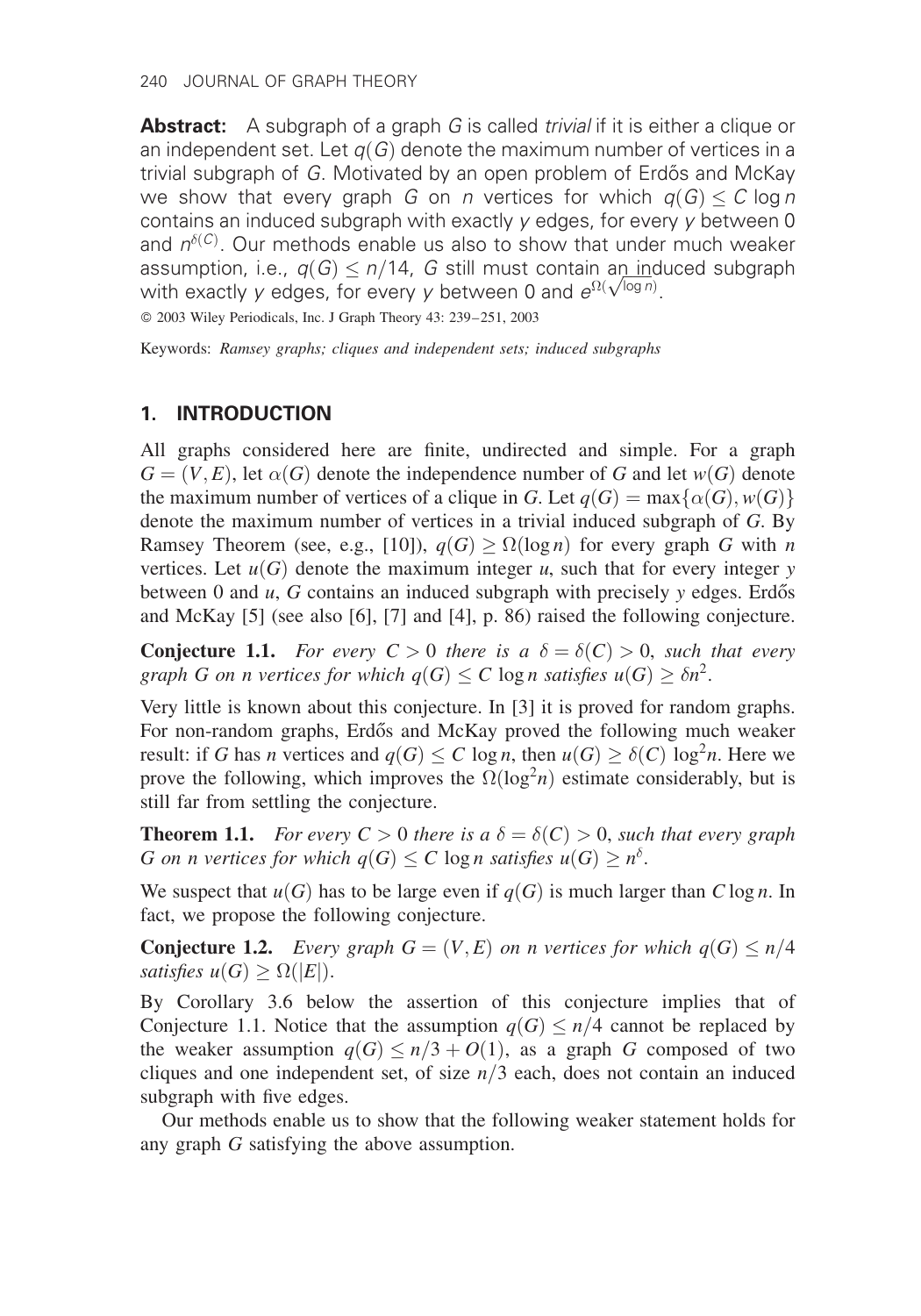**Theorem 1.2.** There exists a constant  $c > 0$ , such that every graph G on n<br>vertices for which  $a(G) \le n/14$  satisfies  $u(G) \ge a^c \sqrt{\log n}$ **Theorem 1.2.** There exists a constant  $c > 0$ , such that vertices for which  $q(G) \leq n/14$  satisfies  $u(G) \geq e^{c\sqrt{\log n}}$ .

Throughout the paper we omit all floor and ceiling signs whenever these are not crucial. All logarithms are in base 2, unless otherwise specified. We make no attempt to optimize the absolute constants in our estimates and assume, whenever needed, that the number of vertices  $n$  of the graph considered is sufficiently large.

## 2. SETS WITH LARGE INTERSECTION AND LARGE COMPLEMENTS-INTERSECTION

**Lemma 2.1.** Let F be a family of s subsets of  $M = \{1, 2, \ldots, m\}$ , and suppose that each  $F \in \mathcal{F}$  satisfies  $\epsilon m \leq |F| \leq (1 - \epsilon)m$ . Suppose, further, that there are integers  $a, b, t$  such that

$$
s(\varepsilon(1-\varepsilon))^{t} - \left(\begin{array}{c} s \\ a \end{array}\right)\delta^{t} > b - 1.
$$

Then there is a subset  $\mathcal{G}\subset\mathcal{F}$  of b members of  $\mathcal F$  such that the intersection of every a members of  $\mathcal G$  has cardinality larger than  $\delta m$ , and the intersection of the complements of every a members of  $G$  has cardinality larger than  $\delta m$ .

**Proof.** We apply a modified version of an argument used in [2]. Let  $A_1$  and  $A_2$  be two random subsets of M, each obtained by picking, randomly, independently and with repetitions, t members of M. Define  $\mathcal{G}' = \{F \in \mathcal{F} : A_1 \subset$  $F, F \cap A_2 = \emptyset$ . The probability that a fixed set  $F \in \mathcal{F}$  lies in  $\mathcal{G}'$  is

$$
\left(\frac{|F|}{m}\right)^t\left(\frac{m-|F|}{m}\right)^t\geq \left(\varepsilon(1-\varepsilon)\right)^t.
$$

Call a subfamily S of a members of  $\mathcal F$  bad if the cardinality of the intersection of all members of S or the cardinality of the intersection of all the complements of these members is at most  $\delta m$ . If S is such a bad subfamily, then the probability it lies in  $\mathcal{G}'$  is at most  $\delta^t$ . Indeed, if the cardinality of the intersection of all members of S is at most  $\delta m$ , then the probability that all members of  $A_1$  lie in all these members is at most  $\delta^t$ , and if the cardinality of the intersection of the complements is at most  $\delta m$ , then the probability that all members of  $A_2$  lie in all complements is at most  $\delta^t$ . By linearity of expectation, it follows that the expected value of the random variable counting the size of  $\mathcal{G}'$  minus the number of bad *a*-tuples contained in  $\mathcal{G}'$  is at least

$$
s(\varepsilon(1-\varepsilon))^{t} - \left(\begin{array}{c} s \\ a \end{array}\right)\delta^{t} > b - 1.
$$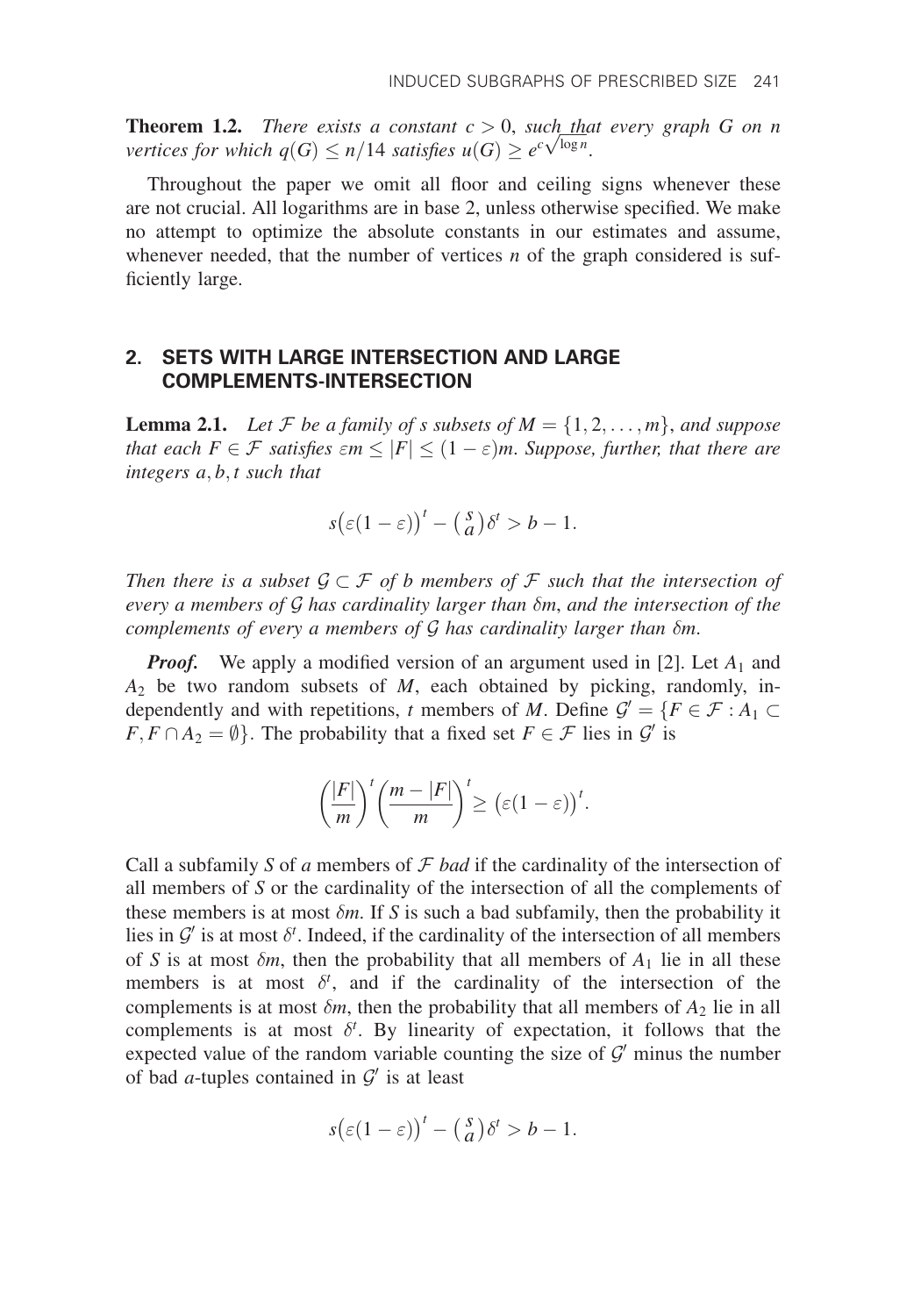Hence there is a particular choice of  $A_1, A_2$  such that the corresponding difference is at least b. Let G be a subset of  $\mathcal{G}'$  of cardinality b obtained from G by removing at least one member from each bad  $a$ -tuple. This  $G$  clearly possesses the required properties.

We need the following two special cases of the last lemma.

**Corollary 2.1.** Let F be a family of subsets of  $M = \{1, 2, \ldots, m\}$ , and suppose that each  $F \in \mathcal{F}$  satisfies  $\epsilon m \leq |F| \leq (1 - \epsilon)m$ .

- (i) If  $|\mathcal{F}| \geq (4/\varepsilon)^2$  then F contains two sets such that the size of their intersection and the size of the intersection of their complements are both at least  $(\varepsilon/4)^2 m$ .
- (ii) If m is large enough,  $|\mathcal{F}| \geq m^{3/4}$  and  $\varepsilon(1-\varepsilon) \geq m^{-1/30}$ , then F contains a family of at least  $m^{0.6}$  sets, so that the intersection of each three of them is of size at least  $m^{1/2}$ , and the intersection of the complements of each three of them is of size at least  $m^{1/2}$ .

**Proof.** Part (i) follows by applying the lemma with  $s = (4/\epsilon)^2$ ,  $a = b = t$ 2 and  $\delta = (\varepsilon/4)^2$ . Part (ii) follows by applying the lemma with  $s = m^{3/4}$ ,  $a = 3$ ,  $t = 4, \delta = m^{-1/2}$  and  $b = m^{0.6}$ .

#### 3. DENSITY AND INDUCED SUBGRAPHS

For a real  $\gamma < 1/2$  and an integer t, call a graph G  $(\gamma, t)$ -balanced if the number of edges in the induced subgraph of G on any set of  $r \ge t$  vertices is at least  $\gamma \binom{r}{2}$  $\frac{1}{r}$ and at most  $(1 - \gamma) {r \choose 2}$  $\binom{r}{2}$ . We need the following simple fact.

**Lemma 3.1.** Let  $G = (V, E)$  be a  $(\gamma, n/3)$ -balanced graph on n vertices. Then there is a set U of  $\gamma n/6$  vertices of G such that for  $W = V - U$  and for each  $u \in U$ , u has at least  $\gamma |W|/6$  and at most  $(1 - \gamma/6)|W|$  neighbors in W.

**Proof.** If G has at least  $n/2$  vertices of degree at most  $(n-1)/2$ , let  $V_1$ be a set of  $n/2$  such vertices. By assumption there are at least  $\gamma\binom{n/2}{2}$  edges in the induced subgraph on  $V_1$ , and hence it contains a vertex of degree bigger than  $\gamma n/3$ . Omitting this vertex from  $V_1$  and applying the same reasoning to the remaining subgraph, we get another vertex of degree at least  $\gamma n/3$ . Continue in this manner  $\gamma n/6$  steps to get a set U of  $\gamma n/6$  vertices. This set clearly satisfies the requirements. Indeed, by definition, every vertex in  $U$  has at most  $(n-1)/2 < (1 - \gamma/6)^2 n = (1 - \gamma/6)|V - U|$  neighbors. On the other hand it has at least  $\gamma n/3 - \gamma n/6 = \gamma n/6$  neighbors outside U. If G does not have at least  $n/2$  vertices of degree at most  $(n-1)/2$ , we apply the same argument to its complement.

The following lemma is crucial in the proof of the main results.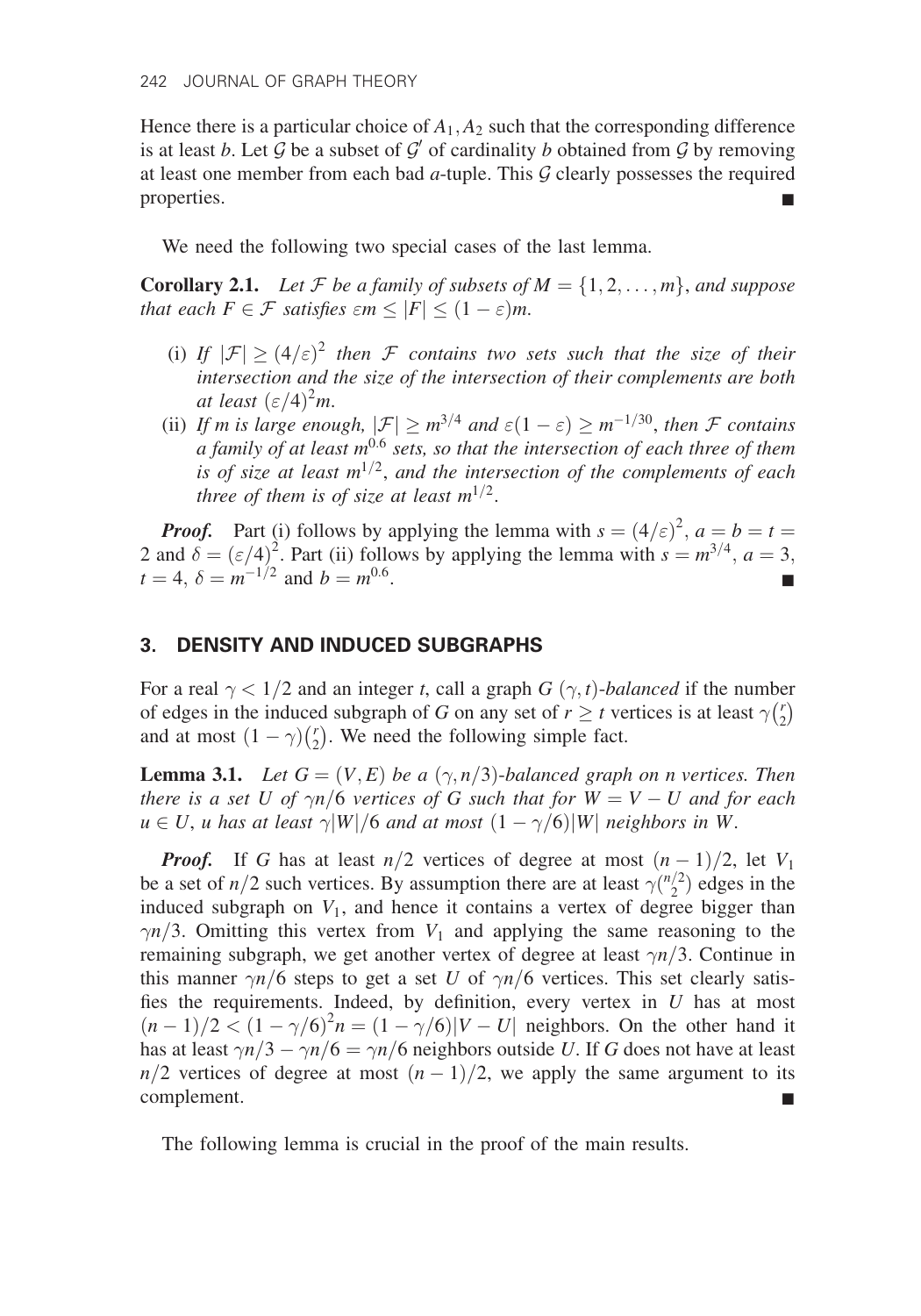**Lemma 3.2.** Let  $G = (V, E)$  be a  $(6\varepsilon, n^{0.2})$ -balanced graph on n vertices, and suppose that  $\varepsilon \ge n^{-0.01}$ . Define  $\delta = 0.5(\varepsilon/4)^2$  and put  $k = 0.3 \frac{\log n}{\log(1/\delta)} - 1$ . Then there are pairwise disjoint subsets of vertices  $A_0, A_1, \ldots, A_{k+1}, \check{B}_0, \check{B}_1, \ldots, B_{k+1}$ with the following properties:

- (i)  $|A_i| = 2^i$  for each i.
- (ii)  $|B_0| = 3$  and  $|B_i| = 2$  for each  $i \ge 1$ .
- (iii)  $B_0$  is an independent set in G.
- (iv) Each vertex of  $B_i$  is connected to each vertex of  $A_i$ , and is not connected to any vertex of  $A_i$  for  $j > i$ .
- (v) There are no edges connecting vertices of two distinct sets  $B_i$ .
- (vi) The induced subgraph of G on  $A_i$  contains at least  $6\varepsilon\binom{|A_i|}{2}$  edges.

**Proof.** By Lemma 3.1 there is a set  $U_0$  of  $\epsilon n$  vertices of G, so that for  $W_0 =$  $V - U_0$ ,  $|W_0| = m_0$ , each vertex of U has at least  $\epsilon m_0$  and at most  $(1 - \epsilon) m_0$ neighbors in  $W_0$ . Therefore, by Corollary 2.1, part (ii), there is a set S of at least  $m_0^{0.6} > n^{0.5}$  vertices in  $U_0$ , so that any three of them have at least  $m_0^{0.5} \ge n^{0.5}/2$ common neighbors and at least  $m_0^{0.5} \ge n^{0.5}/2$  common non-neighbors in  $W_0$ . Since G is  $(6\varepsilon, n^{0.2})$ -balanced, its induced subgraph on S contains an independent set of size three (simply by taking, repeatedly, a vertex of minimum degree in this subgraph, and omitting all its neighbors). Let  $A_0$  be a set consisting of an arbitrarily chosen common neighbor of these three vertices, and let  $B_0$  be the set of these three vertices. Define also  $C_1$  to be the set of all common non-neighbors of the vertices in  $B_0$  inside  $W_0$ . Therefore  $|C_1| \geq n^{0.5}/2$ . By Lemma 3.1 applied to the induced subgraph on  $C_1$ , it contains a set  $U_1$  of  $\varepsilon |C_1| \geq (4/\varepsilon)^2$  vertices such that for  $W_1 = C_1 - U_1$ ,  $|W_1| = m_1$ , each vertex of  $U_1$  has at least  $\epsilon m_1$  and at most  $(1 - \varepsilon)m_1$  neighbors in  $W_1$ . By Corollary 2.2, part (i), there is a set  $B_1$  of two vertices of  $U_1$ , having at least  $(\varepsilon/4)^2 m_1 \geq 0.5(\varepsilon/4)^2 |C_1| = \delta |C_1| \geq 0.5 \delta n^{0.5}$ common non-neighbors and at least  $0.5\delta n^{0.5}$  common neighbors in  $W_1$ . Let  $A_1$  be a set of two of these common neighbors that contains the maximum number of edges among all possible choices for the set  $A_1$  (one edge in this particular case), and let  $C_2$  be the set of all common non-neighbors. Note that by averaging, and as G is  $(6\varepsilon, n^{0.2})$ -balanced, the number of edges on  $A_1$  is at least  $6\varepsilon \binom{|A_1|}{2}$ . Note also that there are no edges between  $B_0$  and  $A_1$ .

Applying the same argument to the induced subgraph on  $C_2$  we find in it pairwise disjoint sets  $B_2$  of two vertices,  $A_2$  of four vertices, and  $C_3$  of size at least  $0.5\delta^2 n^{0.5}$ , so that each member of  $B_2$  is connected to each member of  $A_2$  but to no member of  $C_3$ , and  $A_2$  contains at least  $6\varepsilon \binom{|A_2|}{2}$  edges. We can clearly continue this process as long as the resulting sets  $C_i$  are of size that exceeds  $n^{0.2}$ , thus obtaining all sets  $A_i, B_i$ . The construction easily implies that these sets satisfy all the required conditions (i)–(vi).  $\blacksquare$ 

**Corollary 3.1.** Let  $G, \varepsilon, n, \delta$  and k be as in Lemma 3.2. Then  $u(G) \geq 6\varepsilon \binom{2^k}{2}$ , that is, for every integer y between 0 and  $6\varepsilon\binom{2^k}{2}$ , G contains an induced subgraph with precisely y edges.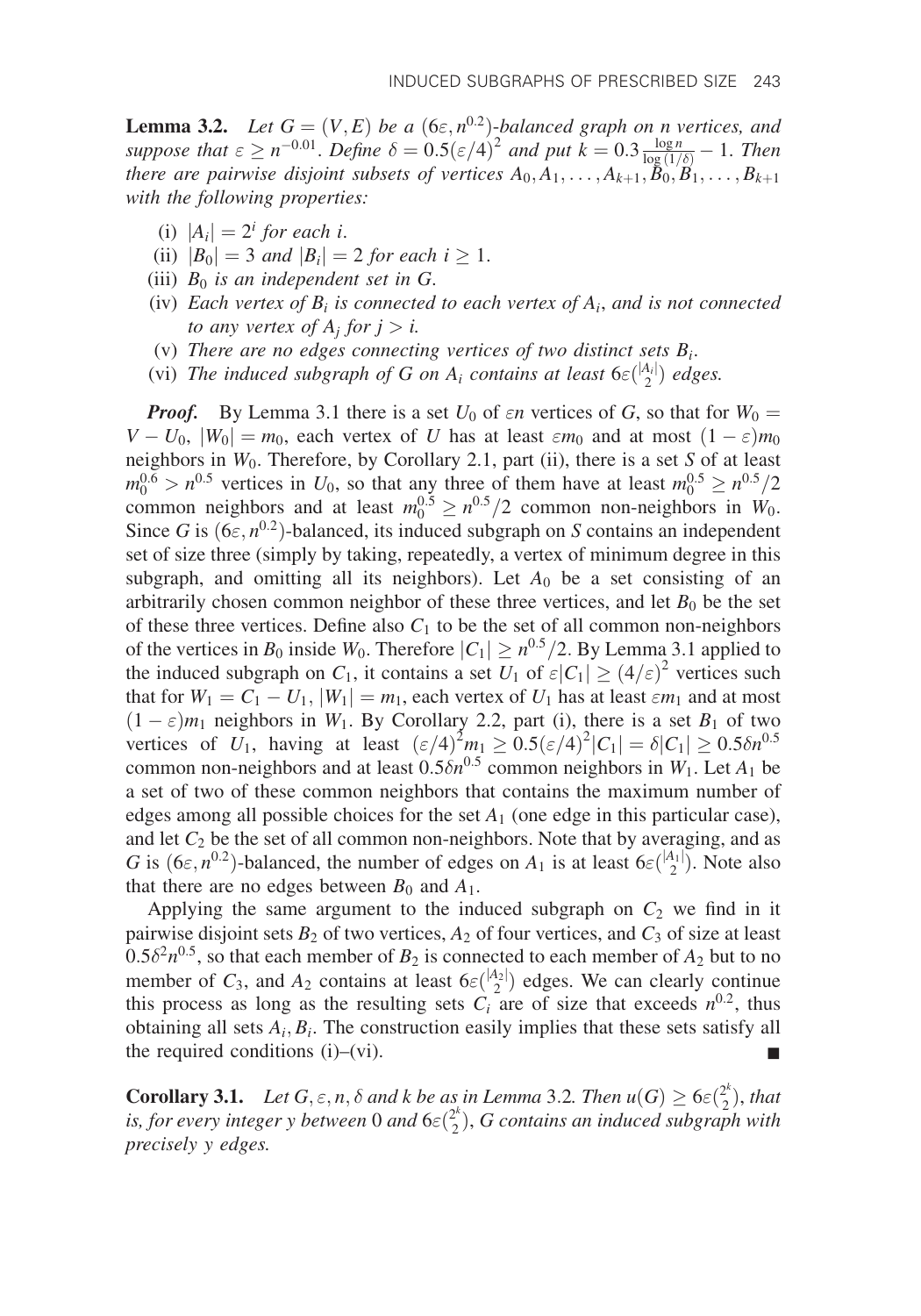**Proof.** Let  $a_1, a_2, a_3, \ldots, a_p$  be an ordering of all vertices of  $\bigcup_i A_i$  starting with the unique vertex of  $A_0$ , followed by those in  $A_1$ , then by those in  $A_2$ , etc. Given an integer  $y$  in the range above, let  $j$  be the largest integer such that the induced subgraph of G on  $A = \{a_1, a_2, \ldots, a_i\}$  has at most y edges. Let z denote the number of edges in this induced subgraph. Notice that as  $y \le 6\varepsilon \binom{2^k}{2}$  and the set  $A_k$  spans at least  $6\varepsilon \binom{2^k}{2}$  edges, we get  $j < p$ . By the maximality of j, the number of neighbors of  $a_{i+1}$  in A is bigger than  $y - z$ , and hence  $|A| > y - z$ . To complete the proof we show that one can append to A appropriate vertices from the sets  $B_i$ to get an induced subgraph with the required number of edges. Note that the set A consists of the union of all sets  $A_i$  for i between 0 and some  $d \leq k$ , together with some vertices of  $A_{d+1}$ . Therefore we have  $|A| \le \sum_{i=0}^{d+1} 2^i$ . Observe also that for each  $1 \le i \le d$  and  $b \in B_i$ ,

$$
2^{i} = |A_{i}| = d(b, A_{i}) \leq d(b, A) \leq \sum_{j=0}^{i} |A_{j}| = 1 + \dots + 2^{i} < 2^{i+1}, \qquad (1)
$$

where  $d(v, U)$  denotes the number of neighbors of v in a subset U of V.

The proof will easily follow from the proposition below.

**Proposition 3.1.** If  $2^{i+1} \le y - z < 2^{i+2}$  for  $1 \le i \le k$ , then one can add some vertices from  $B_i$  to A to get  $y - z' < 2^{i+1}$ , where z' is the number of edges in the induced graph on the augmented set.

**Proof of Proposition 3.1.** Let  $B_i = \{b_{i1}, b_{i2}\}\$ . First we add  $b_{i1}$  to A. Recalling (1), we get  $y - z' < 2^{i+2} - 2^i = 3 \cdot 2^i$  (where z' is the number of edges in the new set A). If  $y - z' < 2^{i+1}$ , then we are done, otherwise  $y - z' \ge 2^{i+1}$ , while the degree of  $b_{i2}$  to the new set A is less than  $2^{i+1} + 1$ , i.e., at most  $2^{i+1}$ , again due to (1). Adding  $b_{i2}$  decreases the difference  $y - z$  by at least  $2^i$ , thus making it less than  $3 \cdot 2^{i} - 2^{i} = 2^{i+1}$ . Also, the new difference  $y - z'$  is still non-negative as z' increases by at most  $2^{i+1}$  when adding  $b_{i2}$ .

To prove the corollary, recall that initially  $y - z < |A| \le \sum_{i=0}^{d+1} |A_i| < 2^{d+2}$ . As long as  $y - z \ge 2^2$ , we find an index  $1 \le i \le d + 1$  such that  $2^{i+1} \le y - z < 2^{i+2}$ and apply Proposition 3.1 to reduce the difference  $y - z$  below  $2^{i+1}$ , using vertices from  $B_i$ . Once we reach  $y - z < 2^2 = 4$ , we add  $y - z$  vertices from  $B_0$ , obtaining the required number of edges.

Finally to prove Theorem 1.1 we also need the following lemma of Erdős and Szemerédi [8].

**Lemma 3.1.** Let G be a graph of order n with at most  $n^2/s$  edges. Then G contains a trivial subgraph on at least  $\Omega(\frac{s}{\log s} \log n)$  vertices.

We rephrase Lemma 3.1 in the following more convenient form.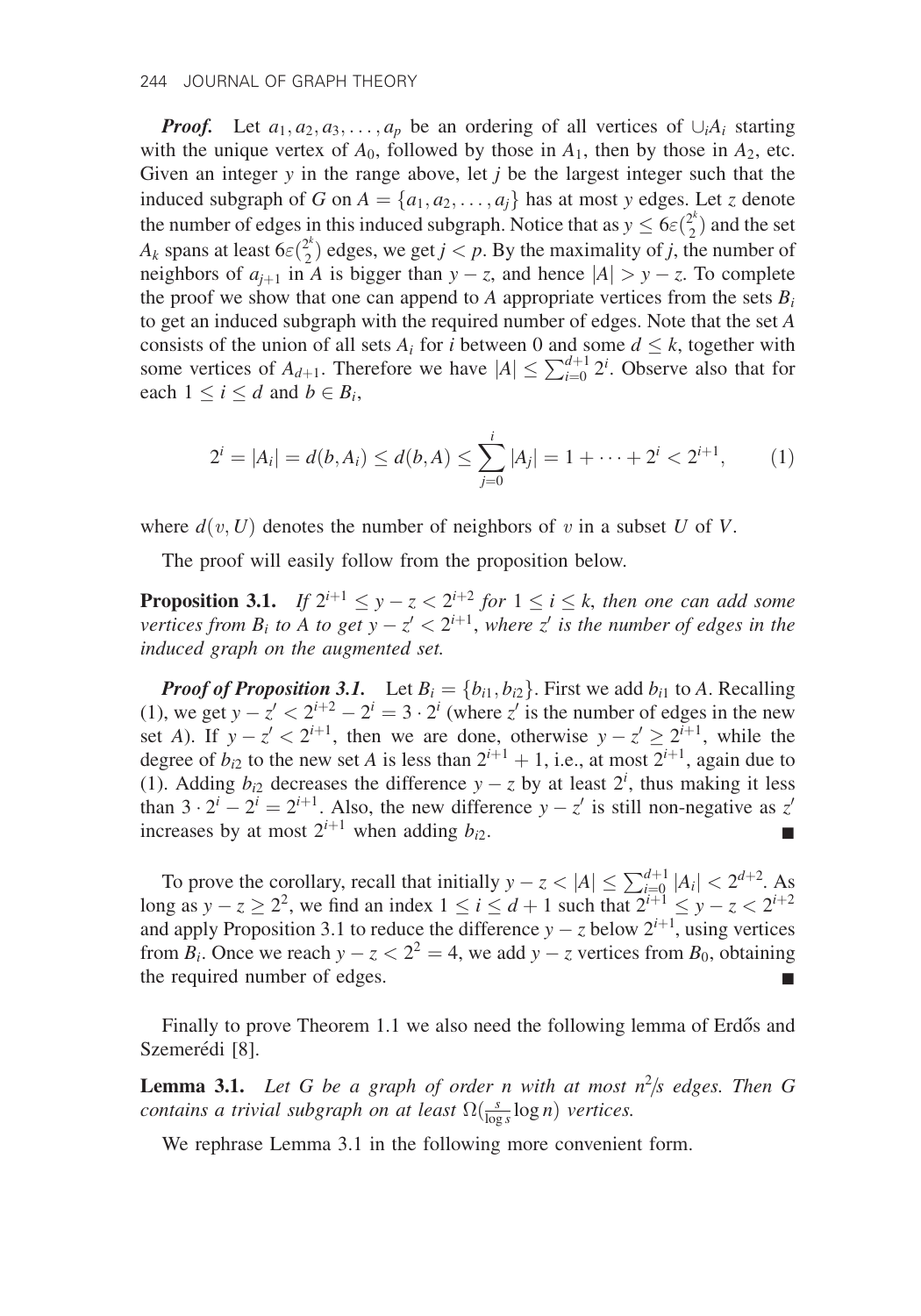**Corollary 3.2.** Let G be a non- $(\varepsilon, t)$ -balanced graph. Then  $q(G) = \Omega(\frac{\log t}{\varepsilon \log(1/\varepsilon)})$ . **Proof.** By assumption, there is a subset  $V_0 \subset V(G)$  of cardinality  $|V_0| \geq t$ such that  $V_0$  spans either more than  $(1 - \varepsilon) { |V_0| \choose 2}$  or less than  $\varepsilon { |V_0| \choose 2}$  edges. By averaging we can find a subset  $U_0 \subseteq V_0$  of cardinality exactly t whose density in G is either more than  $1 - \varepsilon$  or less than  $\varepsilon$ . In the first case we apply Lemma 3.1 to  $G[U_0]$ , in the second to  $\overline{G[U_0]}$ , where  $\overline{G}$  denotes the complement of G.

**Proof of Theorem 1.1.** Let  $G = (V, E)$  be a graph with *n* vertices satisfying  $q(G) \leq C \log n$ . By Corollary 3.2 it follows that there is an  $\beta = \beta(C) > 0$ , so that G is  $(\beta, n^{0.2})$ -balanced. We may assume that n is large enough and thus  $\beta \geq n^{-0.01}$ . By Corollary 3.3 this implies that  $u(G) \geq n^{\delta}$  for some constant  $\delta = \delta(C) > 0.$ 

### 4. GRAPHS WITH LARGE TRIVIAL SUBGRAPHS

In this section we present the proof of Theorem 1.2. First we need to obtain a lower bound on  $u(H)$  for a bipartite graph H with positive degrees. This is done in the following simple lemma, which may be of independent interest.

**Lemma 4.1.** Let H be a bipartite graph with classes of vertices A and B such that every vertex of A has a positive degree. Then  $u(H) \geq |A|$ .

**Proof.** Let  $B' \subset B$  be a subset of minimum cardinality of B such that each vertex of A has at least one neighbor in B'. Put  $|A| = n$ , and let  $d_1 \leq d_2 \leq \cdots \leq d_n$  $d_n$  be the degrees of the vertices of A in the induced subgraph H' of H on  $A \cup B'$ . We assume that the vertices of A are  $1, \ldots, n$ . Also for every  $j \in A$ , let  $N_j$  be the set of neighbors of this vertex in B'. By the minimality of  $B'$ ,  $d_1 = 1$ . Similarly, by the minimality of B' for each  $i > 1$  we have  $d_i \leq d_1 + d_2 + \cdots + d_{i-1}$ . Otherwise we can delete an arbitrary vertex of B' not in  $\bigcup_{j=1}^{i-1} N_j$ , keeping all degrees in A positive and contradicting the minimality. Therefore it is easy to see that every integer up to  $\sum_{i=1}^{n} d_i \ge n$  can be written as a sum of a subset of the set  $\{d_1, \ldots, d_n\}$ , and is thus equal to the number of edges in the corresponding induced subgraph of  $H'$  (and hence of  $H$ ).

**Remark.** This result is clearly tight, as shown by a star (that is, by the trivial case  $|B|=1$ ) or by a complete bipartite graph on A and B with  $|B| \leq |A|$ , in case  $|A| + 1$  is a prime.

Next we need the following easy lemma which deals with the possible sizes of induced subgraphs in a graph which is either a disjoint union of cycles or a long path.

**Lemma 4.2.** Let k be an integer and let H be a graph which is either  $(i)$  a disjoint union of k cycles or (ii) a path of length  $3k - 1$ . Then for every integers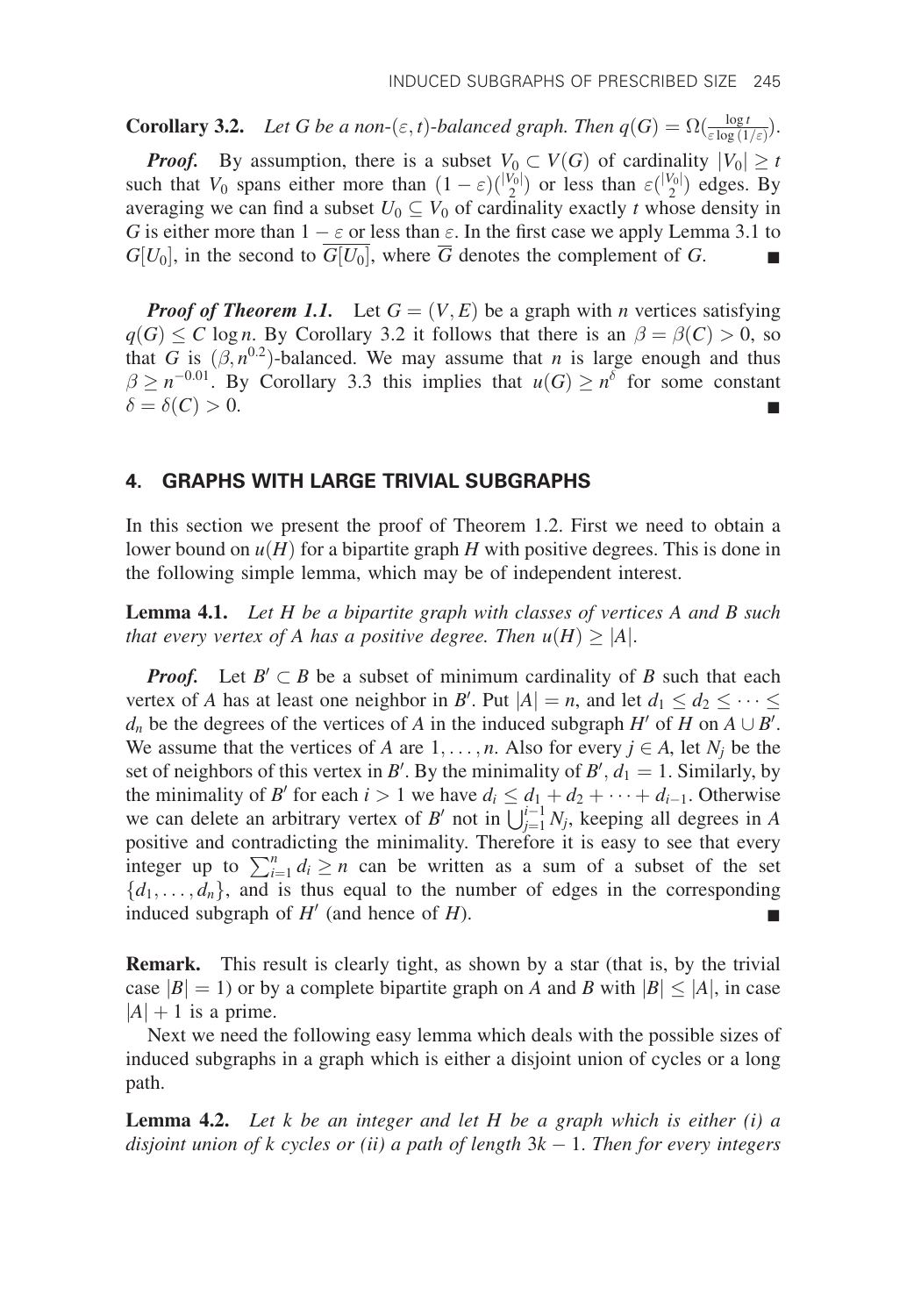$m \leq k$  and  $t \leq m - 2$  there exists an induced subgraph of H with exactly m vertices and t edges.

*Proof.* Since we can always consider a subgraph of  $H$  induced by the union of the first m cycles in case (i) or a subpath of length  $3m - 1$  in case (ii), it is enough to prove this statement only for  $m = k$ .

- (i) Denote by  $c_1, \ldots, c_k$  the lengths of the cycles forming H. Given an integer  $t \le k - 2$ , let j be the index such that  $c_1 + \cdots + c_{i-1} \le t < c_1 + \cdots + c_i$ . If  $c_1 + \cdots + c_j \ge t + 2$  then we can delete a few consecutive vertices from the *j*-th cycle to obtain a graph with exactly  $t$  edges. It is easy to see that the number of vertices of this graph is  $t + 1 < k$ . Otherwise  $c_1 + \cdots + c_i = t + 1$ . Then we can delete one vertex from the *j*-th cycle and add any two vertices which form an edge from the next cycle. In this case we obtain a graph with t edges and  $t + 2 \le k$  vertices. Note that in both cases we constructed an induced subgraph of  $H$  with exactly  $t$  edges and at most  $k$  vertices. Since the total number of disjoint cycles is  $k$  we can now add to our graph one by one isolated vertices from the remaining cycles until we obtain a graph with exactly k vertices.
- (ii) To prove the assertion of the lemma in this case just pick the first  $t + 1$ vertices of the path and add an independent set of size  $k - (t + 1)$  which is a subset of the last  $2k - 2$  vertices of the path.

A number is *triangular* if it is of the form  $\binom{a}{2}$  $\binom{a}{2}$  for some positive integer *a*. We need the following well known result proved by Gauss (see, e.g., [9], p. 179).

Proposition 4.1. Every positive integer is a sum of at most three triangular numbers.

Having finished all the necessary preparations we are now ready to complete the proof of our second theorem.

**Proof of Theorem 1.2.** Let  $G = (V, E)$  be a graph of order n such that  $q(G) \leq n/14$  and let I be a largest independent set in G. Denote by G' the subgraph of G induced by the set  $V' = V - I$  and let I' be the maximum independent set in  $G'$ . By the definition of  $I$ , every vertex of  $I'$  has at least one neighbor in *I*. Therefore the set  $I \cup I'$  induces a bipartite subgraph *H* of G which satisfies the condition of Lemma 4.1. This implies that  $u(G) \ge u(H) \ge$ <br> $|I'|$  Thus if  $|I'| > e^{0.2\sqrt{\log n}}$  then we are done. Otherwise we have  $\alpha(G') <$ G which satisfies the condition of Lemma 4.1. This implies that  $u(G) \ge u(H) \ge |I'|$ . Thus, if  $|I'| \ge e^{0.2\sqrt{\log n}}$  then we are done. Otherwise we have  $\alpha(G') \le$  $\left| \begin{array}{c} l' \end{array} \right|$ .  $\frac{1 \text{ m} \text{m}}{e^{0.2 \sqrt{\log n}}}$ .

Next suppose that there is a subset  $X \subseteq V'$  of size at least  $n^{1/2}$  such that the Next suppose that there is a subset  $X \subseteq V'$  of size at least  $n^{1/2}$  such that the induced subgraph  $G'[X]$  contains no clique of order at least  $e^{0.2\sqrt{\log n}}$ . Then, by the above discussion  $g(G'[X]) \leq e^{0.2\sqrt{\log n}}$  and it fo matriced subgraph  $G[X]$  contains no change of order at least  $e^{\lambda}$  v  $\infty$ . Then,<br>by the above discussion,  $q(G'[X]) \leq e^{0.2\sqrt{\log n}}$  and it follows easily from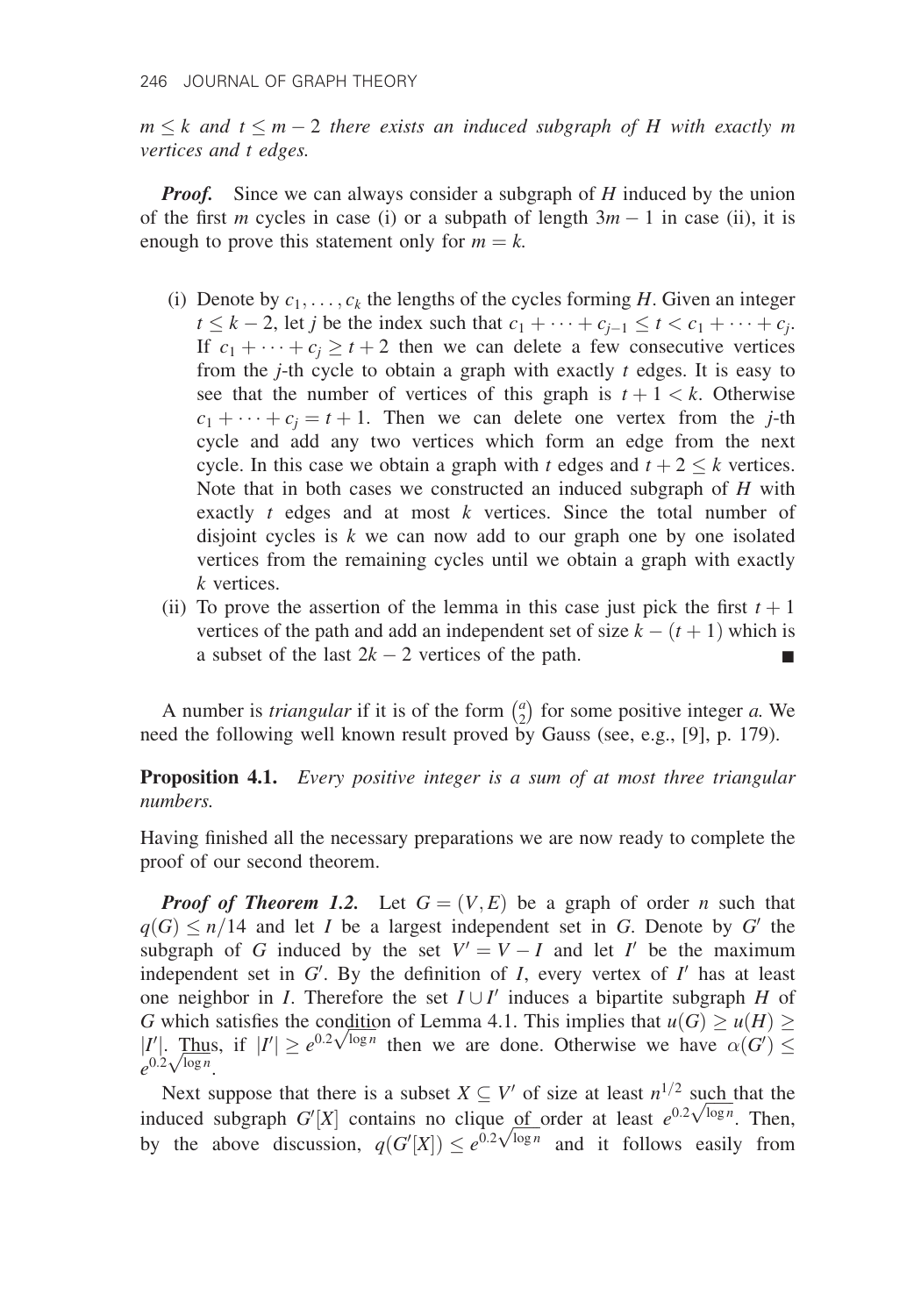Corollary 3.2 that  $G'[X]$  is  $(e^{-0.2\sqrt{\log n}}, |X|^{0.2})$ -balanced. Now Lemma 3.2 and Corollary 3.2 that  $G'[X]$  is  $(e^{-0.2\sqrt{\log n}}, |X|^{0.2})$ -balanced. Now Lemma 3.2 and Corollary 3.1 imply that  $u(G) \geq u(G'[X]) \geq e^{\Omega(\sqrt{\log n})}$  and we are done again.

Denote by m the number of vertices in G'. Then  $m \geq 13n/14$  and  $q(G') \leq$  $q(G) \le n/14 \le m/13$ . In addition, we now may assume that every subset of vertices of G' of order at least  $2m^{1/2} > n^{1/2}$  contains a clique of size larger vertices of G' of order at least  $2m^{1/2} > n^{1/2}$  contains a clique of size larger<br>than  $e^{0.2\sqrt{\log n}} > e^{0.2\sqrt{\log m}}$ . Since  $u(G) \ge u(G')$  it is enough to bound  $u(G')$ . Our plan is as follows. We will find six large disjoint cliques  $W_1, \ldots, W_6$ of comparable sizes in G' such that for every pair  $(W_i, W_j)$  the corresponding bipartite graph  $G'[W_i, W_j]$  either has almost all edges or almost no edges. By Ramsey, for some three of the cliques the corresponding bipartite graphs are either all very sparse or all very dense. In the former case we will find three non-connected large cliques and then apply Proposition 4.1; in the latter case we will look at the complement of  $G'$  and apply Lemma 4.2 there.

We start with  $G'$  and delete repeatedly maximal sized cliques till we are left with less than  $2m^{1/2}$  vertices. Let  $W_1, \ldots, W_k$  be the deleted cliques, and let  $w_1 \geq \cdots$  $\geq w_k$  be their corresponding sizes. According to the above discussion  $w_1 \leq m/13$  $\geq w_k$  be their corresponding sizes. According to the above discussion  $w_1 \leq m/13$  and  $w_k > e^{0.2\sqrt{\log m}}$ . Also,  $\sum_{i=1}^k w_i \geq m - 2m^{1/2}$ . If for all  $1 \leq i \leq k - 5$  we have  $w_{i+5}/w_i < 3/5$ , then  $w_j < (3/5)^i w_1$  for all  $j \ge 5i$ , and thus  $\sum_{i=1}^{k} w_i \le 5$  $\sum_{i=0}^{k/5-1} w_{5i+1} < 5 \sum_{i=0}^{k/5-1} (3/5)^{i} w_1 < 25w_1/2 \le 25m/26$  – a contradiction. Hence we conclude that there is an  $i_0$ ,  $1 \le i_0 \le k-5$ , such that  $w_j \ge (3/5)w_{i_0}$  for  $i_0 + 1 \leq j \leq i_0 + 5.$ 

For a vertex  $v \in W_j$  denote by  $N_{W_i}(v)$  the set of neighbors of v in  $W_i, i \neq j$ . First consider the case when for some v, both  $N_{W_i}(v)$  and  $W_i - N_{W_i}(v)$  have size This consider the case when for some v, both  $N_{W_i}(v)$  and  $W_i = N_{W_i}(v)$  have size at least  $e^{0.01\sqrt{\log m}}$ . Then for every two integers  $0 \le a \le e^{0.01\sqrt{\log m}}$  and  $0 \le$  $b \le a - 1$  if we pick any b vertices from  $N_{W_i}(v)$  and  $a - b$  vertices from  $W_i - N_{W_i}(v)$ , then together with v we obtain a set which spans exactly  $\binom{a}{2} + b$  $W_i - N_{W_i}(v)$ , then together with v we obtain a set which spans exactly  $\binom{u}{2} + b$  edges. This immediately implies that  $u(G) \ge e^{0.01\sqrt{\log m}} = e^{\Omega(\sqrt{\log n})}$ . Hence we can assume that <u>for</u> all  $i \neq j$ , the degree  $d_{W_i}(v)$  of every vertex  $v \in W_j$  is either<br>less than  $e^{0.01\sqrt{\log m}}$  or larger than  $|W_i| = e^{0.01\sqrt{\log m}}$ can assume that <u>for</u> all  $i \neq j$ , the degree  $d_{W_i}(v)$  of equal than  $e^{0.01\sqrt{\log m}}$  or larger than  $|W_i| - e^{0.01\sqrt{\log m}}$ .

Denote by  $e(W_i, W_j)$  the number of edges between  $W_i$  and  $W_j$ . Let  $X \subseteq W_j$  be the set of all vertices with degree in  $W_i$  less than  $e^{0.01\sqrt{\log m}}$  and suppose that the set of all vertices with degree in  $W_i$  less than  $e^{0.01} \sqrt{\log m}$  and suppose that  $|X| \ge e^{0.01 \sqrt{\log m}}$ . Let X' be a subset of X of size  $e^{0.01 \sqrt{\log m}}$  and let Y' be the set of  $|X| \ge e^{\cos \sqrt{x}}$ . Let X<sup>o</sup> be a subset of X of size  $e^{\cos \sqrt{x}}$  and let Y<sup>o</sup> be the set of all neighbors of vertices from X' in W<sub>i</sub>. Clearly  $|Y'| \le e^{0.01\sqrt{\log m}}|X'| = e^{0.02\sqrt{\log m}}$ . Consider a vertex  $u \in W_i - Y'$ . This vertex is not adjacent to any vertex of X' Consider a vertex  $u \in W_i - Y$ . I his vertex is not adjacent to any vertex of X<br>and hence has at least  $e^{0.01\sqrt{\log m}}$  non-neighbors in  $W_j$ . Thus, by the above disand hence has at least  $e^{i\omega t}$   $\sqrt{e^{i\omega t}}$  non-neighbors in  $W_j$ . Thus, by the above discussion, we know that  $d_{W_j}(u) \leq e^{0.01\sqrt{\log m}}$ . Using the fact that  $|W_i|, |W_j| \geq$ cussion, we know that  $d_{W_j}(u)$ <br> $e^{0.2\sqrt{\log m}}$  we can conclude that

$$
e(W_i, W_j) \le e^{0.01\sqrt{\log m}}|W_i - Y'| + |Y'||W_j| \le e^{0.01\sqrt{\log m}}|W_i| + e^{0.02\sqrt{\log m}}|W_j|
$$
  

$$
\le e^{-0.1\sqrt{\log m}}|W_i||W_j|.
$$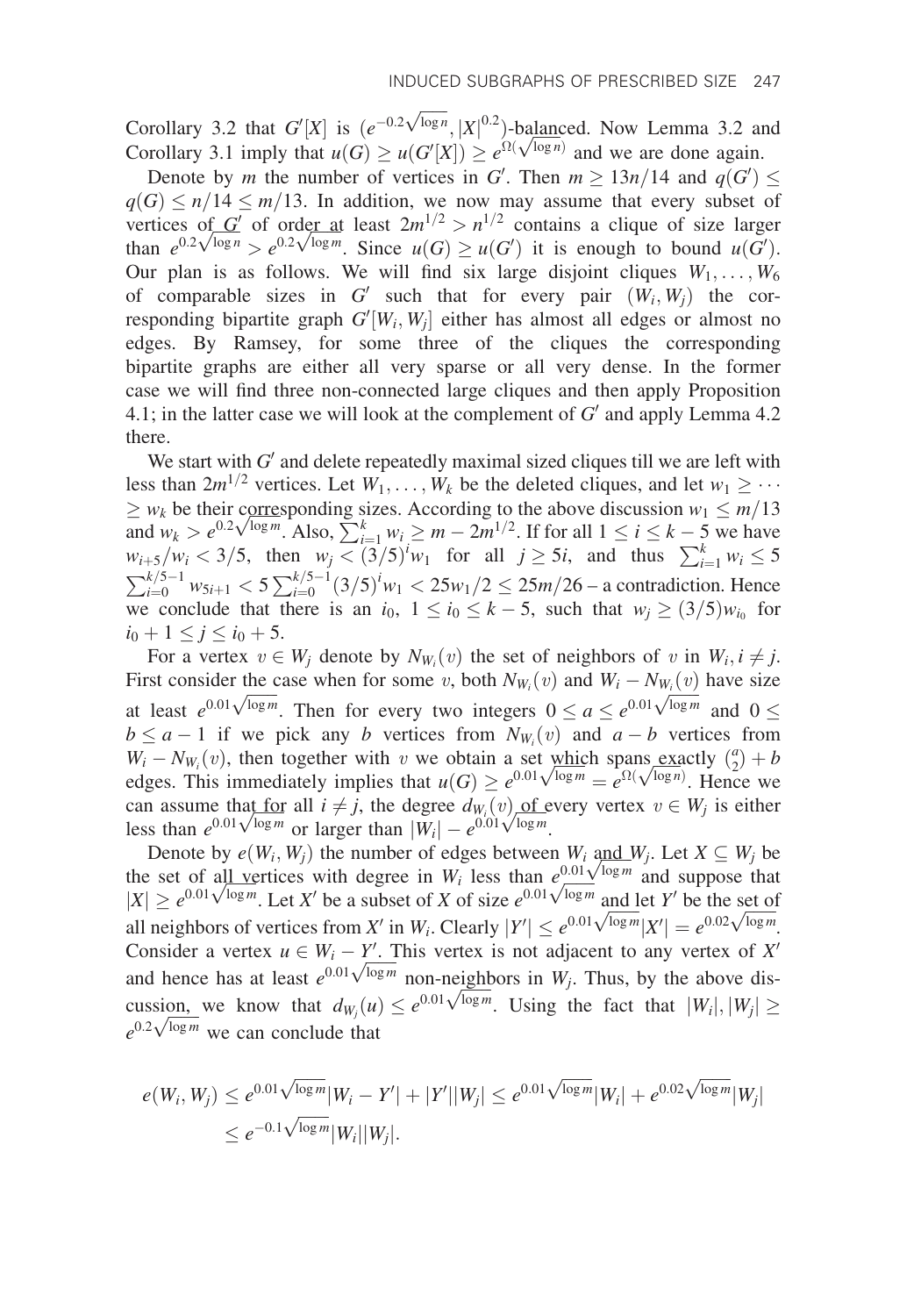On the other hand, if  $|X| \le e^{0.01\sqrt{\log m}}$  then all the vertices in  $W_j - X$  have at least  $|W_i| - e^{0.01\sqrt{\log m}}$  neighbors in  $|W_i|$ . This, together with the fact that  $|W_i| + |W_i| \ge e^{0.2\sqrt{\log m}}$  implies ieast  $|W_i| - e^{\cos \sqrt{\log m}}$  neign<br> $|W_i|, |W_j| \ge e^{0.2\sqrt{\log m}}$ , implies

$$
e(W_i, W_j) \geq (|W_j| - e^{0.01\sqrt{\log m}}) (|W_i| - e^{0.01\sqrt{\log m}})
$$
  
 
$$
\geq (1 - e^{-0.1\sqrt{\log m}}) |W_i||W_j|.
$$

Now we can assume that for every  $i_0 \leq j_1 < j_2 \leq i_0 + 5$  either

$$
\frac{e(W_{j_1}, W_{j_2})}{|W_{j_1}||W_{j_2}|} \le e^{-0.1\sqrt{\log m}} \quad \text{or} \quad \frac{e(W_{j_1}, W_{j_2})}{|W_{j_1}||W_{j_2}|} \ge 1 - e^{-0.1\sqrt{\log m}}
$$

:

Then, by the well known, simple fact that the diagonal Ramsey number  $R(3,3)$ is 6 the above set of cliques  $W_{i_0}, \ldots, W_{i_0+5}$  contains a triple  $W_{i_1}, W_{i_2}, W_{i_3}, i_0 \leq$  $j_1 < j_2 < j_3 \le i_0 + 5$ , in which either all the pairs satisfy the first inequality or all the pairs satisfy the second inequality. To finish the proof of the theorem it is enough to consider the following two cases.

**Case 1.** For every  $1 \le i_1 < i_2 \le 3$ ,  $\frac{e(W_{i_{i_1}}, W_{i_{i_2}})}{|W_{i_1}| \cdot |W_{i_2}|}$  $\frac{e(W_{j_{i_1}}, W_{j_{i_2}})}{|W_{j_{i_1}}||W_{j_{i_2}}|} \leq e^{-0.1\sqrt{\log m}}$ . Then an easy counting shows that there are at least  $|W_{j_1}|/3$  vertices in  $W_{j_1}$  with at most counting shows that there are at least  $|w_{j_1}|/3$  vertices in  $w_{j_1}$  with at most  $3e^{-0.1\sqrt{\log m}}|W_{j_1}|$  neighbors in  $W_{j_1}$ ,  $i = 2, 3$ . Let  $X_1$  be any set of such vertices of size  $e^{0.05\sqrt{\log m}}$  and let  $W'$ . When size  $e^{0.05\sqrt{\log m}}$  and let  $W'_{j_2}$ ,  $W'_{j_3}$  be the sets of all neighbors of vertices from  $X_1$ size  $e^{x+y}$  of and let  $w_{j_2}$ ,  $w_{j_3}$  be the sets of an heighbors of vertices from  $X_1$ <br>in  $W_{j_2}$  and  $W_{j_3}$ , respectively. Then by definition,  $|W'_{j_1}| \leq 3e^{-0.1\sqrt{\log m}}|W_{j_1}||X_1| =$ <br> $3e^{-0.05\sqrt{\log m}}|W_{j_1}|$ . Als Least  $2|W_{j_2}|/3$  vertices in  $W_{j_2}$  with at most  $3e^{-0.1\sqrt{\log m}}|W_{j_3}|$  neighbors in  $W_{j_3}$ . Let Let  $Z|W_{j_2}|/3$  vertices in  $W_{j_2}$  with at most  $3e^{-\sqrt{N}}$   $|W_{j_3}|$  helghoors in  $W_{j_3}$ . Let  $X_2$  be a set of such vertices of size  $e^{0.05\sqrt{\log m}}$  which is disjoint from  $W'_{j_2}$ . Note that the existence of  $X_2$  follows from the fact that  $2|W_{j_2}|/3 \gg |W'_{j_2}|$ . Let  $W''_{j_3}$ be the set of all neighbors of vertices from  $X_2$  in  $W_{j_3}$ . Then  $|W_{j_3}''| \leq$ be the set of an heighbors of vertices from  $x_2$  in  $w_{j_3}$ . Then  $|w_{j_3}| \ge$ <br> $3e^{-0.05\sqrt{\log m}}|W_{j_3}|$  and hence  $|W_{j_3}| \gg |W'_{j_3}| + |W''_{j_3}|$ . Finally let  $X_3$  be any subset se  $V = |W_{j_3}|$  and hence  $|W_{j_3}| \gg |W_{j_3}| + |W_{j_3}|$ . Finally let  $X_3$  be any subset of  $W_{j_3}$  of size  $e^{0.05\sqrt{\log m}}$  which is disjoint from  $W'_{j_3} \cup W''_{j_3}$ . Then  $\cup_i X_i$  induces a or  $w_{j_3}$  or size  $e^{i\omega t}$  we which is and will find  $w_{j_3} \cup w_{j_3}$ . Then  $\cup_i \lambda_i$  induces a subgraph H of G, which is a disjoint union of cliques of order  $e^{0.05\sqrt{\log m}}$  with no edges between them. Clearly, every number of the form  $\binom{x}{2} + \binom{y}{2} + \binom{z}{2}$ , edges between them. Clearly, every number of the form  $\left(2\right) + \left(2\right) + \left(2\right)$ ,<br>  $0 \le x, y, z \le e^{0.05\sqrt{\log m}}$  can be obtained as the number of edges in an appropriate induced subgraph of H. Therefore, by Proposition 4.1,  $u(G) \ge u(H) \ge$ maucea subgraph of<br>  $e^{0.05\sqrt{\log m}} = e^{\Omega(\sqrt{\log n})}$ .

**Case 2.** For every  $1 \le i_1 < i_2 \le 3$ ,  $\frac{e(W_{i_{i_1}}, W_{i_{i_2}})}{|W_{i_1}| |W_{i_2}|}$  $\frac{\varphi(W_{j_{i_1}}, W_{j_{i_2}})}{|W_{j_{i_1}}||W_{j_{i_2}}|} \ge 1 - e^{-0.1\sqrt{\log m}}$ . Denote by H the subgraph of G' induced by the union of sets  $W_{j_1}, W_{j_2}, W_{j_3}$ . Let  $\overline{H}$  be the complement of H and let l be the number of vertices in  $\overline{H}$ . Note that by our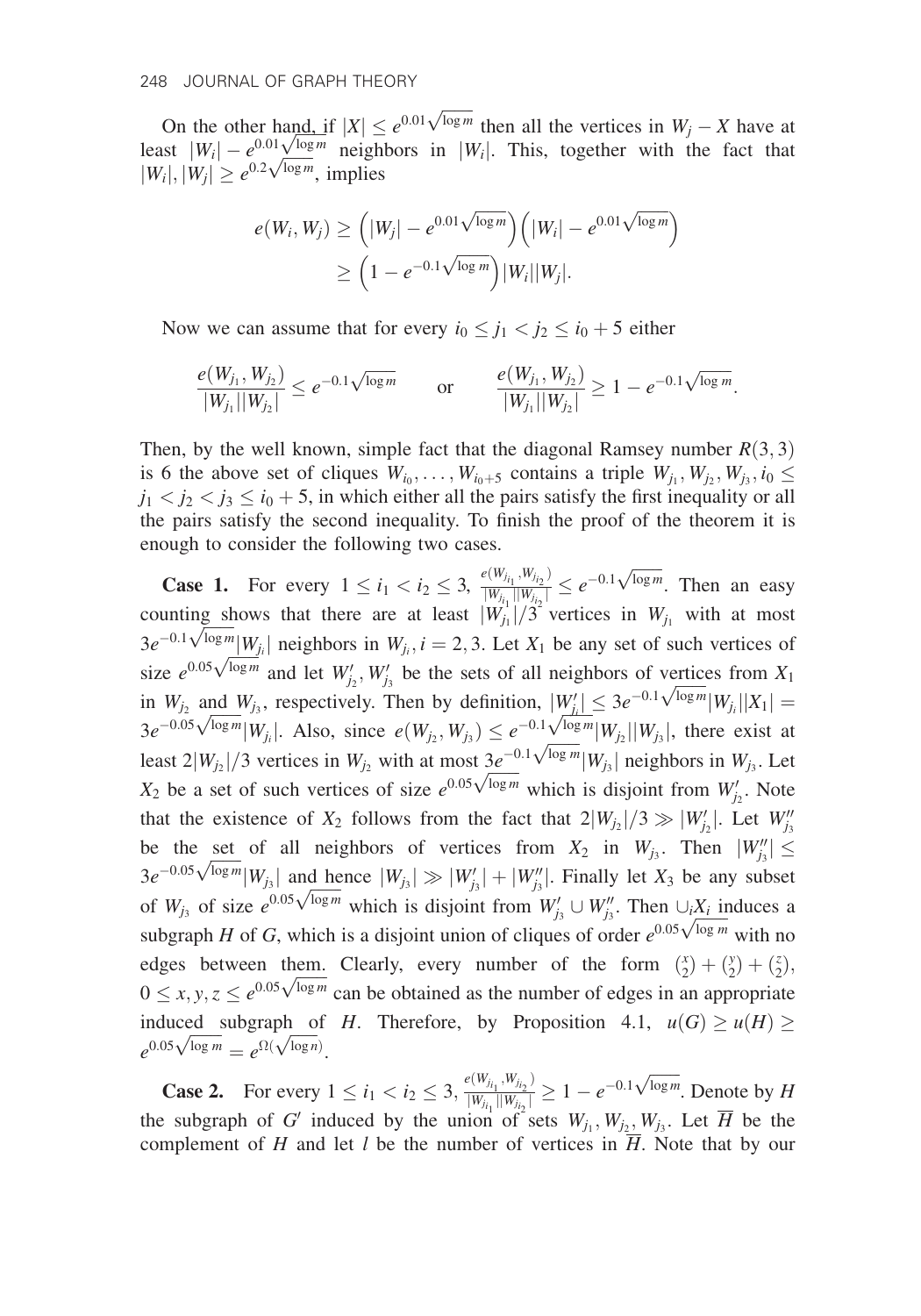construction the set  $W_{i_1}$  corresponds to a largest independent set in  $\overline{H}$  and that  $|W_{j_2}|, |W_{j_3}| \ge (3/5)|W_{j_1}|.$  Therefore

$$
\alpha(\overline{H}) \le \frac{|W_{j_1}|}{\sum_{i=1}^3 |W_{j_i}|} l \le \frac{5}{11}l.
$$

We also have that the number of edges in  $\overline{H}$  is bounded by  $e^{-0.1\sqrt{\log m}}(\frac{l}{2})$ . This implies that there are at least  $21l/22$  vertices in  $\overline{H}$  with degree at most implies that there are at least 21*l*/22 vertices in *H* with degree at most  $22le^{-0.1\sqrt{\log m}}$ . Denote this set by  $X_1$  and consider the following process. Let  $C_1$ be a shortest cycle in the induced subgraph  $\overline{H}[X_1]$ . Note that such a cycle must span no other edges of  $\overline{H}$ . The existence of  $C_1$  follows from the fact that if  $X_1$ spans an acyclic graph in  $\overline{H}$  then it should contain an independent set of size at least  $|X_1|/2 \ge 21l/44 > 5l/11 \ge \alpha(\overline{H})$ , contradiction. If the length of  $C_1$  is least  $|X_1|/2 \le 21t/44 > 3t/11 \le \alpha(H)$ , contradiction. If the length of  $C_1$  is<br>larger than  $3e^{0.01\sqrt{\log m}}$ , then in particular  $\overline{H}$  contains an induced path of length<br> $3e^{0.01\sqrt{\log m}} - 1$  and we stop. Otherwise,  $|C_1|$ vertices of  $X_1$  not adjacent to any vertex of  $C_1$ . Since all vertices in  $X_1$  have vertices or  $X_1$  not adjacent to any vertex or  $C_1$ . Since all vertegate at most  $22le^{-0.1}\sqrt{\log m}$  and  $|X_1| \ge 21l/22$  we obtain that

$$
|X_2| \ge |X_1| - 22le^{-0.1\sqrt{\log m}}|C_1| \ge |X_1| - 66le^{-0.09\sqrt{\log m}} \ge \left(1 - e^{-0.05\sqrt{\log m}}\right)|X_1|.
$$

We continue this process for  $k = e^{0.01\sqrt{\log m}}$  steps. At step *i*, let  $C_i$  be a shortest cycle in the induced subgraph  $\overline{H}[X_i]$  and let  $X_{i+1}$  be the set of all the vertices in  $X_i$ cycle in the induced subgraph  $H[X_i]$  and let  $X_{i+1}$  be the set of all the vertices in  $X_i$  not adjacent to any vertex in  $C_i$ . We assume that  $|C_i| \leq 3e^{0.01\sqrt{\log m}}$ , otherwise we not adjacent to any vertex in  $C_i$ . We assume that  $|C_i| \leq 3e^{0.01} \sqrt{\log m}$ , otherwise we found an induced path of length  $3e^{0.01} \sqrt{\log m} - 1$  and we can stop. Similarly, one can show that for every  $i$ ,

$$
|X_i| \ge \left(1 - e^{-0.05\sqrt{\log m}}\right) |X_{i-1}| \ge \left(1 - e^{-0.05\sqrt{\log m}}\right)^i |X_1|
$$
  
=  $(1 + o(1)) |X_1| > 2\alpha(\overline{H}).$ 

Therefore the same argument as in the case of  $C_1$  shows that a cycle  $C_i$  has to exist. In the end of the process we either constructed an induced path of length  $3k - 1$  or a disjoint union of induced k cycles with no edges between them. In both cases this graph satisfies the assertion of Lemma 4.2. Therefore for any both cases this graph satisfies the assertion of Lemma 4.2. Therefore for any integers  $0 \le r \le k = e^{0.01\sqrt{\log m}}$  and  $0 \le t \le r - 2$ ,  $\overline{H}$  contains an induced subgraph on  $r$  vertices with exactly  $t$  edges. This implies that the same set of vertices graph on *r* vertices with exactly *t* edges. I his implies that the same set of vertices spans  $\binom{r}{2} - t$  edges in *H*. Since any number  $0 \le y \le e^{0.01\sqrt{\log m}}$  can be written in spans  $\binom{m}{2} - t$  edges in H. Since any number  $0 \le y \le e^{3(1+\sqrt{\log n})}$  can be written in<br>this form we conclude that  $u(G) \ge u(H) \ge e^{0.01\sqrt{\log m}} = e^{\Omega(\sqrt{\log n})}$ . This completes the proof of the theorem.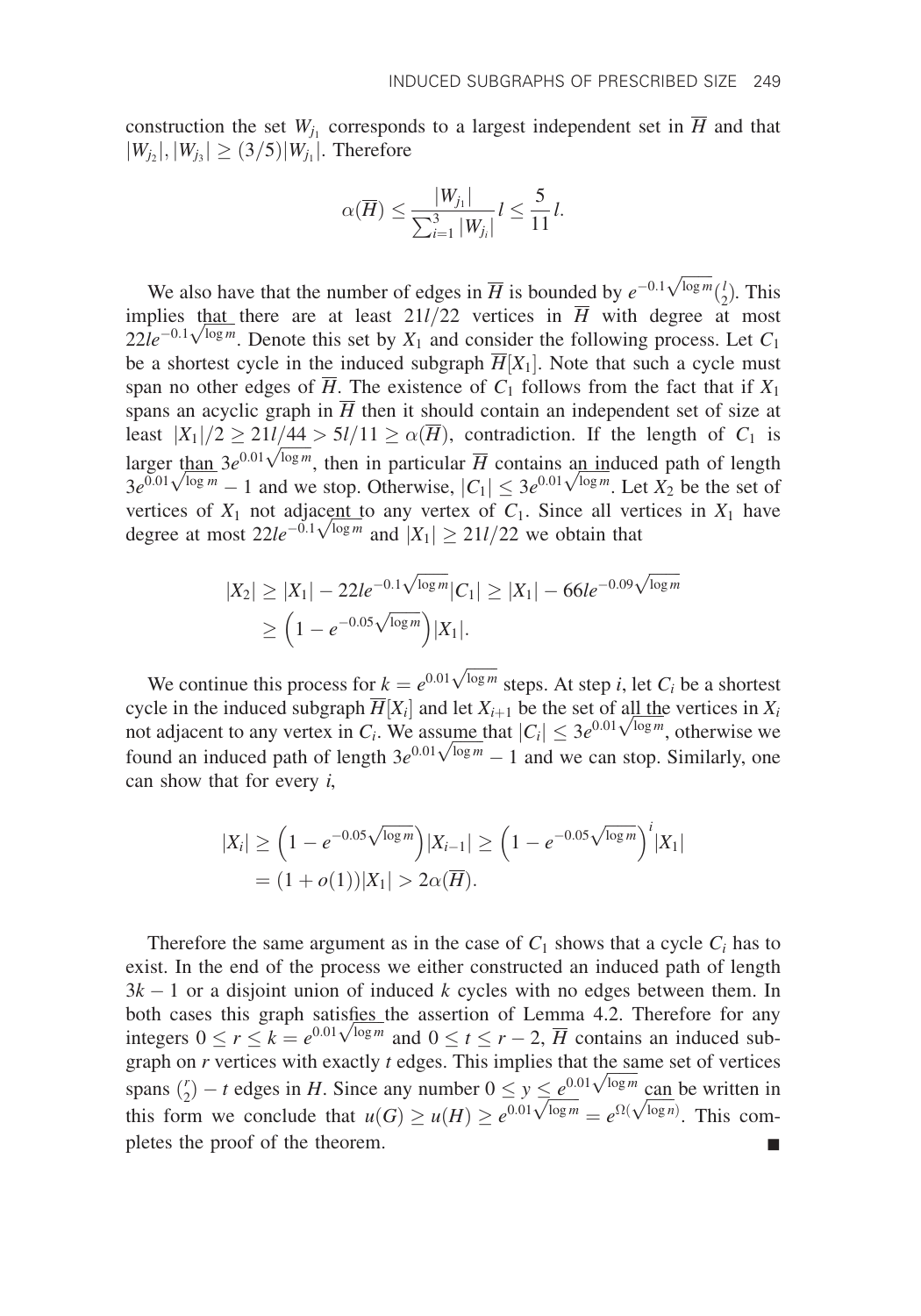# 5. CONCLUDING REMARKS

- There are several known results that show that graphs with relatively small trivial induced subgraphs have many distinct induced subgraphs of a certain type. In [11] it is shown that for every positive  $c_1$  there is a positive  $c_2$  such that every graph G on *n* vertices for which  $q(G) \leq c_1 \log n$  contains every graph on  $c_2$  log *n* vertices as an induced subgraph. In [1] it is shown that for every small  $\varepsilon > 0$ , every graph G on *n* vertices for which  $q(G) \leq (1 - 4\varepsilon)n$ has at least  $\epsilon n^2$  distinct induced subgraphs, thus verifying a conjecture of Erdős and Hajnal. In [12] it is proved that for every positive  $c_1$  there is a positive  $c_2$  such that every graph G on *n* vertices for which  $q(G) \leq c_1 \log n$ has at least  $2^{c_2n}$  distinct induced subgraphs, thus verifying a conjecture of Erdős and Rényi. The assertions of Conjectures 1.1 and 1.2, as well as our results here, have a similar flavour: if  $q(G)$  is small, then G has induced subgraphs with all possible number of edges in a certain range.
- It may be interesting to have more information on the set of all possible triples  $(n, q, u)$  such that there exists a graph G on n vertices with  $q(G) = q$ and  $u(G) = u$ . Our results here show that if q is relatively small, than u must be large. Note that the union of two vertex disjoint cliques of size  $n/3$  each, and  $n/3$  isolated vertices show that the triple  $(n, n/3 + O(1), 4)$  is possible. It may be interesting to decide how large  $u(G)$  must be for any graph G on *n* vertices satisfying  $q(G) < n/(3 + \varepsilon)$ .

## **REFERENCES**

- [1] N. Alon and B. Bollobás, Graphs with a small number of distinct induced subgraphs, Discrete Math 75 (1989), 23–30.
- [2] N. Alon, M. Krivelevich, and B. Sudakov, Turán numbers of bipartite graphs and related Ramsey-type questions, submitted.
- [3] N. Calkin, A. Frieze, and B. McKay, On subgraph sizes in random graphs, Combinatorics, Probability and Computing 1 (1992), 123–134.
- [4] F. Chung and R. Graham, Erdős on graphs. His legacy of unsolved problems, A K Peters Ltd., Wellesley, MA, 1998.
- [5] P. Erdős, Some of my favourite problems in various branches of combinatorics, Matematiche (Catania) 47 (1992), 231–240.
- [6] P. Erdős, Some of my favourite problems in number theory, combinatorics, and geometry, Resenhas 2 (1995), 165–186.
- [7] P. Erdős, Some recent problems and results in graph theory, Discrete Math 164 (1997), 81–85.
- [8] P. Erdős and E. Szemerédi, On a Ramsey type theorem, Periodica Math Hungar 2 (1972), 295–299.
- [9] D. Flath, Introduction to number theory, Wiley, New York, 1989.